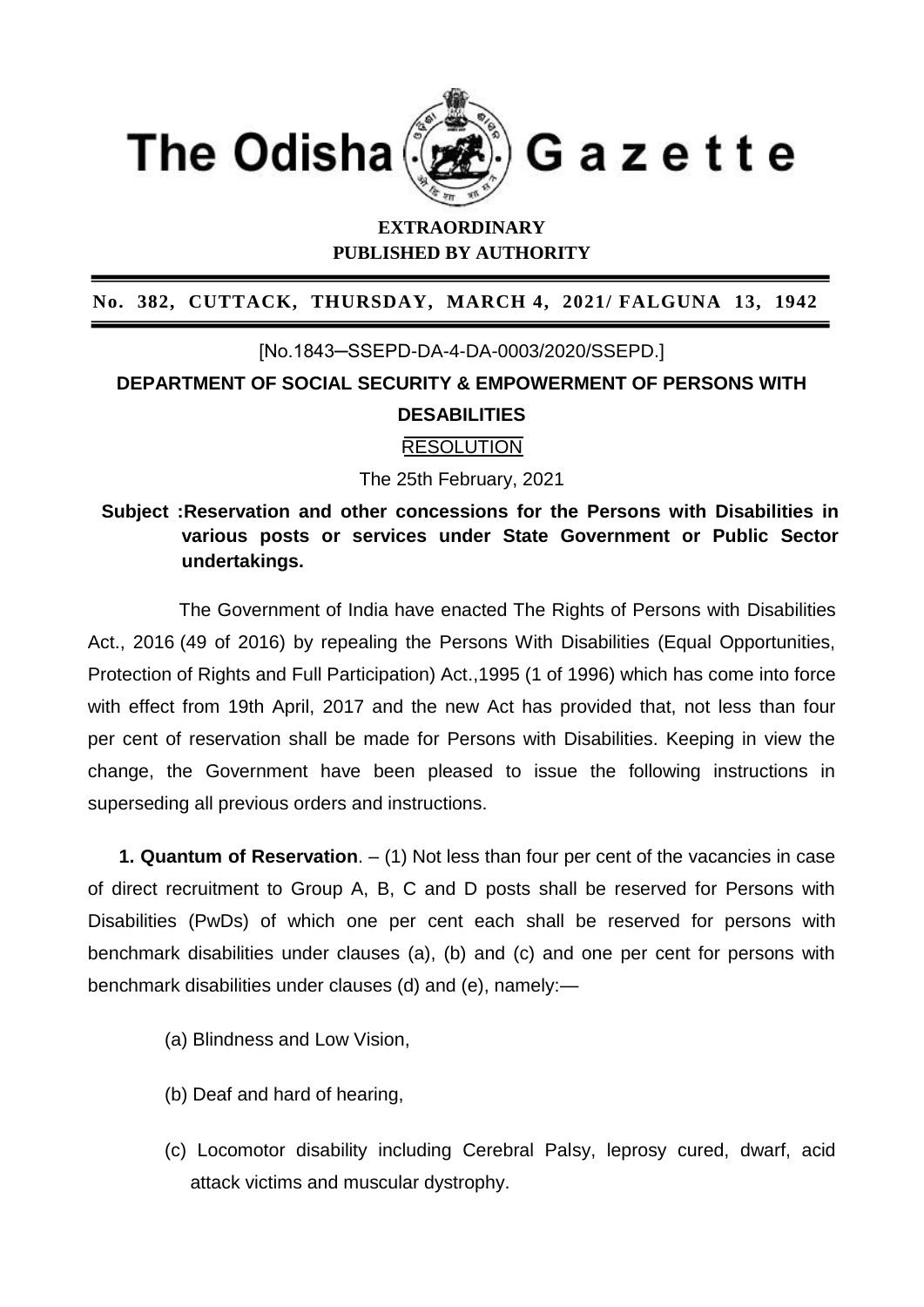- (d) Autism, intellectual disability, specific learning disability and mental illness,
- (e) Multiple disabilities from amongst persons under clause (a) to (d) including deaf-blindness in the posts identified for each disability time to time.

 (2) Out of 4% (four per cent) reservations for Persons with Disabilities, one per cent reservation shall be earmarked for women with disabilities.

 **2. Definition, percentage of disabilities and Certifying Authority to issue Disability Certificate.**  $-$ (1) Disability means benchmark disability as defined under Clause (r) of Section 2 and the specified disability enlisted in the Schedule of the "Rights of Persons with Disabilities Act., 2016".

 (2) Persons with not less than forty percent of disability as certified by the Competent Authority under the Rights of Persons with Disabilities Act., 2016 (49 of 2016) shall be eligible for reservation as provided under Sub-Section (1) of Section 34 of the said Act,

 (3) The Appointing Authorities shall verify the Disability Certificate before appointment to prevent false or fake claims and to ensure appointment of genuine persons with disabilities, they may initiate action against such persons who attempts to commit fraud and avail of the benefits meant for Persons with Disabilities.

 **3. Computation of reservation:─** (1)Reservation for persons with disabilities in case of Group-C and Group-D posts shall be computed on the basis of total number of vacancies occurring in all Group-C and Group-D posts, as the case may be, in the establishment, although the recruitment of the persons with disabilities would only be, in the posts identified for them.

 (2) The number of vacancies to be reserved for persons with disabilities in case of direct recruitment to Group-C post in an establishment shall be computed by taking into account the total number of vacancies arising in Group-C posts being filled by direct recruitment in a recruitment year, both in the identified and non-identified posts under the establishment and the same procedure shall be applied for Group-D posts.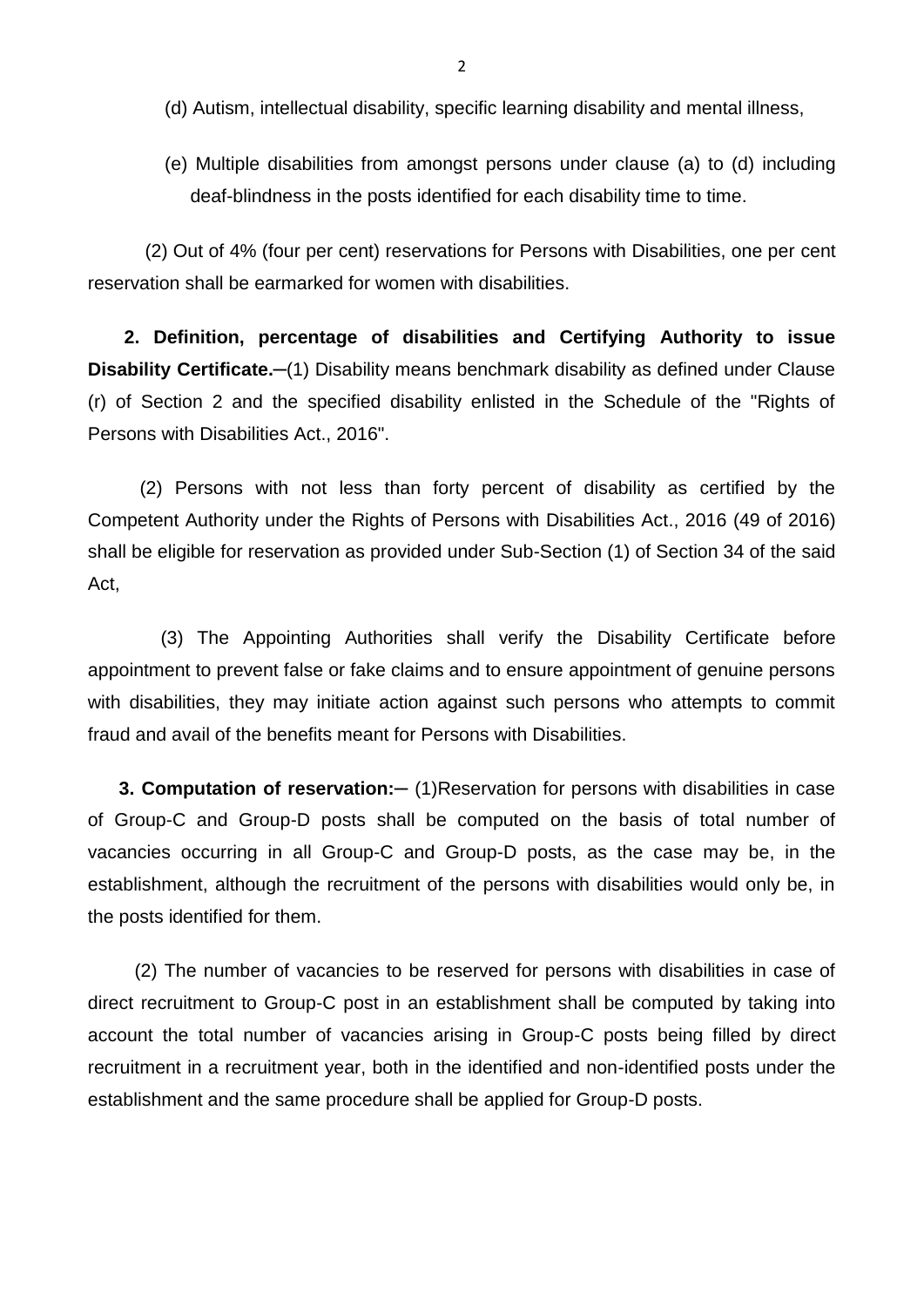(3) Reservation for Persons with Disabilities in Group-A and Group-B posts shall be computed on the basis of total number of vacancies occurring in direct recruitment quota in the entire identified Group-A and Group-B posts respectively in the cadre.

 (4) All Departments or Establishments of the Government of Odisha shall compute the number of vacancies available in all the cadres under their control including attached offices, subordinate offices, public sector undertakings, Government Companies, Boards etc. and fill up all such vacancies through special recruitment drives.

 **4. Effective, Reservation and Rosters:─** (1) Every Government establishment shall maintain group-wise a separate vacancy based 100 point vacancy based reservation roster register in the format given in *Annexure***- A** for determining/ effecting reservation for the Persons with Benchmark Disabilities - one each for Group ' A ' posts filled by direct recruitment, Group ' B ' posts filled by direct recruitment, Group ' C ' posts filled by direct recruitment.

 (2) Each register shall have cycles of 100 points and each cycle of 100 points shall be divided into four blocks, comprising the following points:

 1st Block — point No. 01 to point No. 25, 2nd Block - point No. 26 to point No, 50, 3rd Block - point No. 51 to point No. 75 and 4th Block - point No. 76 to point No. 100.

 (3) Points 1, 26, 51, and 76 of the rosters shall be earmarked for persons with benchmark disabilities - one point each for four respective categories of disabilities; the Head of the establishment shall ensure that vacancies identified at SI. Nos. 1, 26, 51 and 76 are earmarked for respective categories of the persons with benchmark disabilities; however, the Head of the establishment shall decide the placement of the selected candidate in the roster register.

 (4) All the vacancies arising irrespective of vacancies reserved for Persons with Benchmark Disabilities shall be entered in the relevant roster. If the vacancy falling at point No.1 is not identified for the Persons with Benchmark Disabilities or the Head of the establishment considers it desirable not to fill it up by Persons with Benchmark Disabilities or it is not possible to fill up that post by the Persons with Benchmark Disabilities for any other reason, one of the vacancies falling at any of the points from 2 to 25 shall be treated as reserved for the person with benchmark disability and filled as such.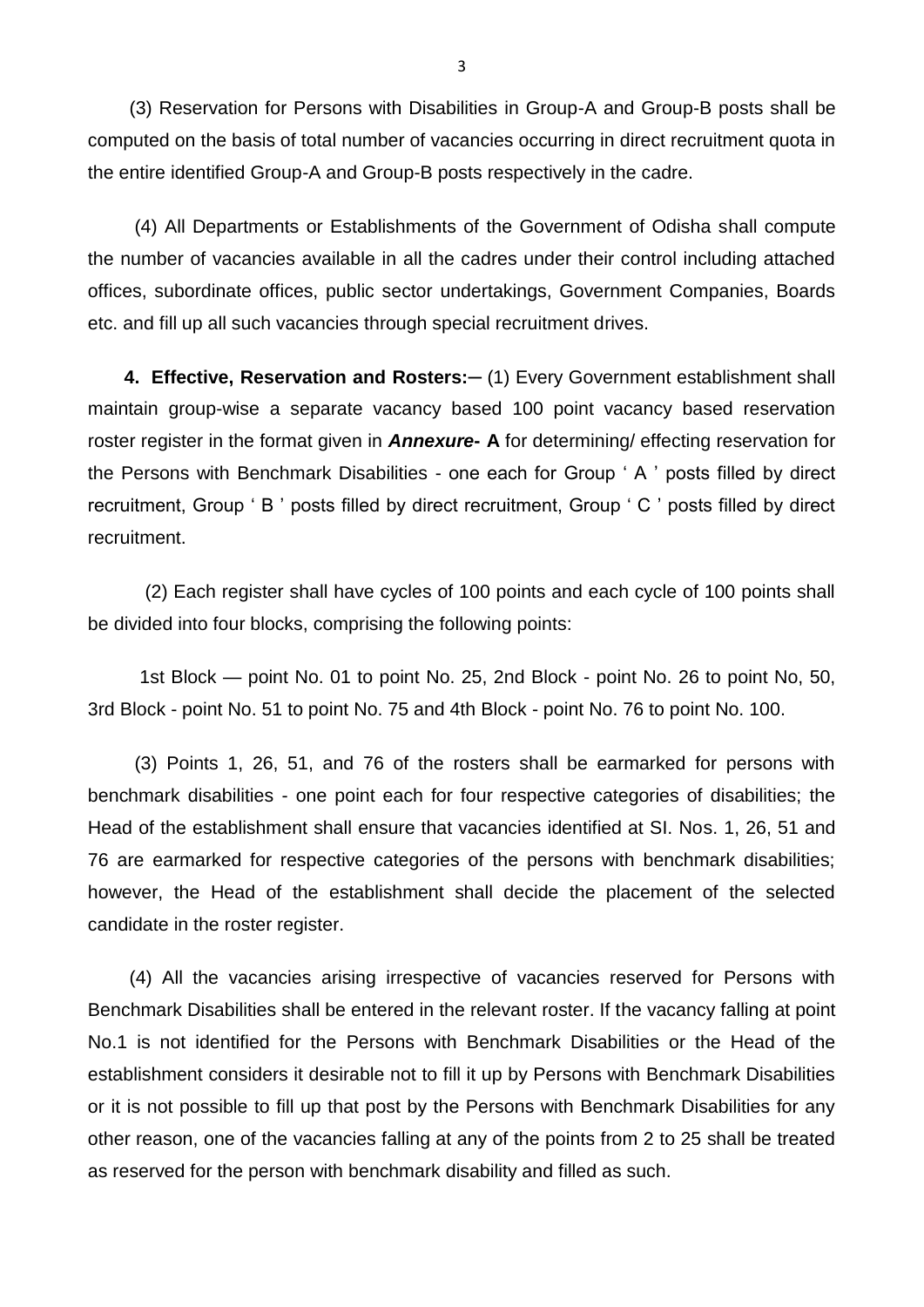(5) Likewise, a vacancy falling at any of the points from 26 to 50 or from 51 to 75 or from 76 to 100 shall have to be filled by the Persons with Benchmark Disabilities and the purpose of keeping points 1, 26, 51 and 76 as reserved is to fill up the first available suitable vacancy.

 (6) There is a possibility that none of the vacancies from 1 to 25 is suitable for any category of the persons with benchmark disabilities, in that case, two vacancies from 26 to 50 shall be filled as reserved for persons with benchmark disabilities, if the vacancies from 26 to 50 are also not suitable for any category, three vacancies shall be filled as reserved from the third block containing points from 51 to 75 and this shall mean that if no vacancy can be reserved in a particular block, it shall be carried over into the next block.

 (7) After all the 100 points of the roster are covered, a fresh cycle of 100 points shall start.

 (8) If the number of vacancies in a year is such as to cover only one block (say twenty-five vacancies) or two (say fifty vacancies), the category of the persons with benchmark disabilities should be accommodated as per the roster points. However, in case, the said vacancy is not identified for the respective category, the Head of the establishment shall decide the category on the basis of the nature of the post, the level of representation of the specific disabled category in the concerned grade/post etc.

 **5.** *Inter se***-exchange and carry forward.─** (1).Reservation for each categories mentioned in sub-Para. (1) of Para. 1 of the Resolution shall be made separately. But, if the nature of vacancy in an establishment is such that a person with specific category cannot be employed, the vacancies may be interchanged among these categories.

 (2) The Head of the Department shall be the Competent Authority to allow exchange. If the post is identified for more than one category, preference should be given to the category, which is less represented.

 (3) If in any recruitment year, any vacancy cannot be filled up due to non-availability of a suitable person with benchmark disability or for any other sufficient reasons, such vacancy shall be carried forward in the succeeding recruitment year and if in the succeeding recruitment year also suitable person with benchmark disability is not available, it may first be filled by interchange among the five categories and only when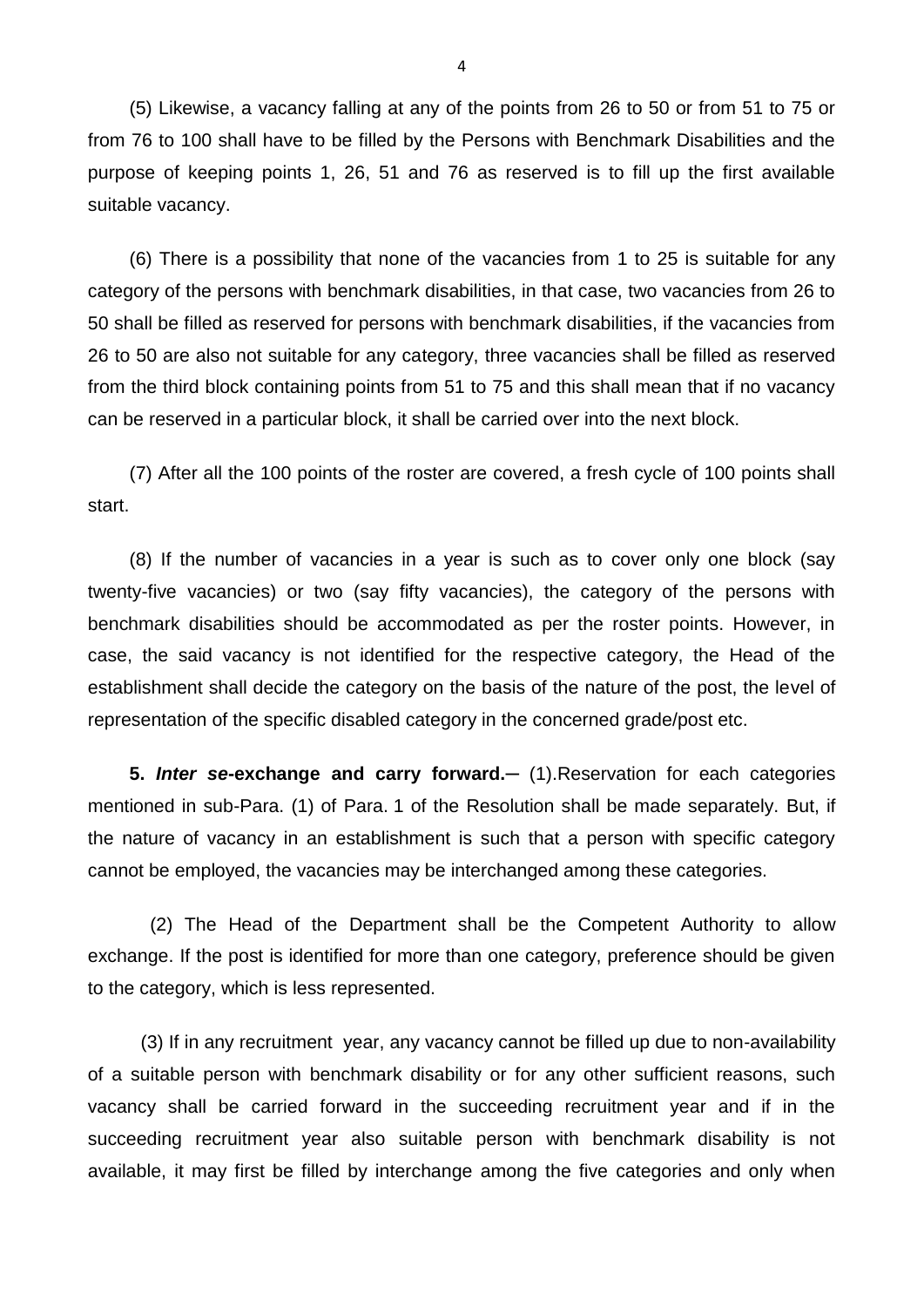there is no person with disability available for the post in that year, the employer shall fill up the vacancy by appointment of a person, other than a person with disability:

 Provided that, if the nature of vacancies in an establishment is such that a given category of person cannot be employed, the vacancies may be interchanged among the five categories with the prior approval of the appropriate Government.

 **6. Persons with disability selected on their own merit shall not occupy Reserved post:─** Persons with disabilities selected on their merit without relaxed standards, along with other candidates shall not be adjusted against the reserved vacancies. The reserve vacancies shall be filled up separately from amongst the eligible candidates with disabilities, who are lower in merit than the last candidate in merit list but otherwise found suitable for appointment, if necessary, by relaxed standard available for Persons with Disabilities in addition to the SC and ST candidates; and it will apply for direct recruitment wherever reservation for persons with disabilities is admissible.

 **7. Horizontal reservation for persons with disabilities.—** (1) The reservation for persons with disabilities being in the nature of horizontal reservation which cuts across vertical reservation meant for the Scheduled Castes, Scheduled Tribes and SEBCs, the persons selected against the quota for persons with disabilities shall be placed in the appropriate category of SC, ST, SEBC and UR.

 (2) Since the persons with disabilities have to be placed in the appropriate category viz. SC, ST, SEBC and UR in the roster meant for reservation of SCs, STs, and SEBCs, the application form for the post should clearly indicate that the candidates applying under the quota reserved for persons with disabilities to indicate whether they belong to SC, ST, SEBCs or Unreserved Category.

 **8. Mention Sub-category of disabilities in advertisement.—** While inviting application for filling up of reserved vacancies meant for persons with disabilities, the subcategory of disability shall be mentioned along with functional classification and physical requirement for the post.

 **9. Appointment of persons with disabilities against un-reserved vacancies.—** Unreserved vacancies are open to all including the reserved category like persons with disabilities, if post is suitable for them. Debarring of any category of persons with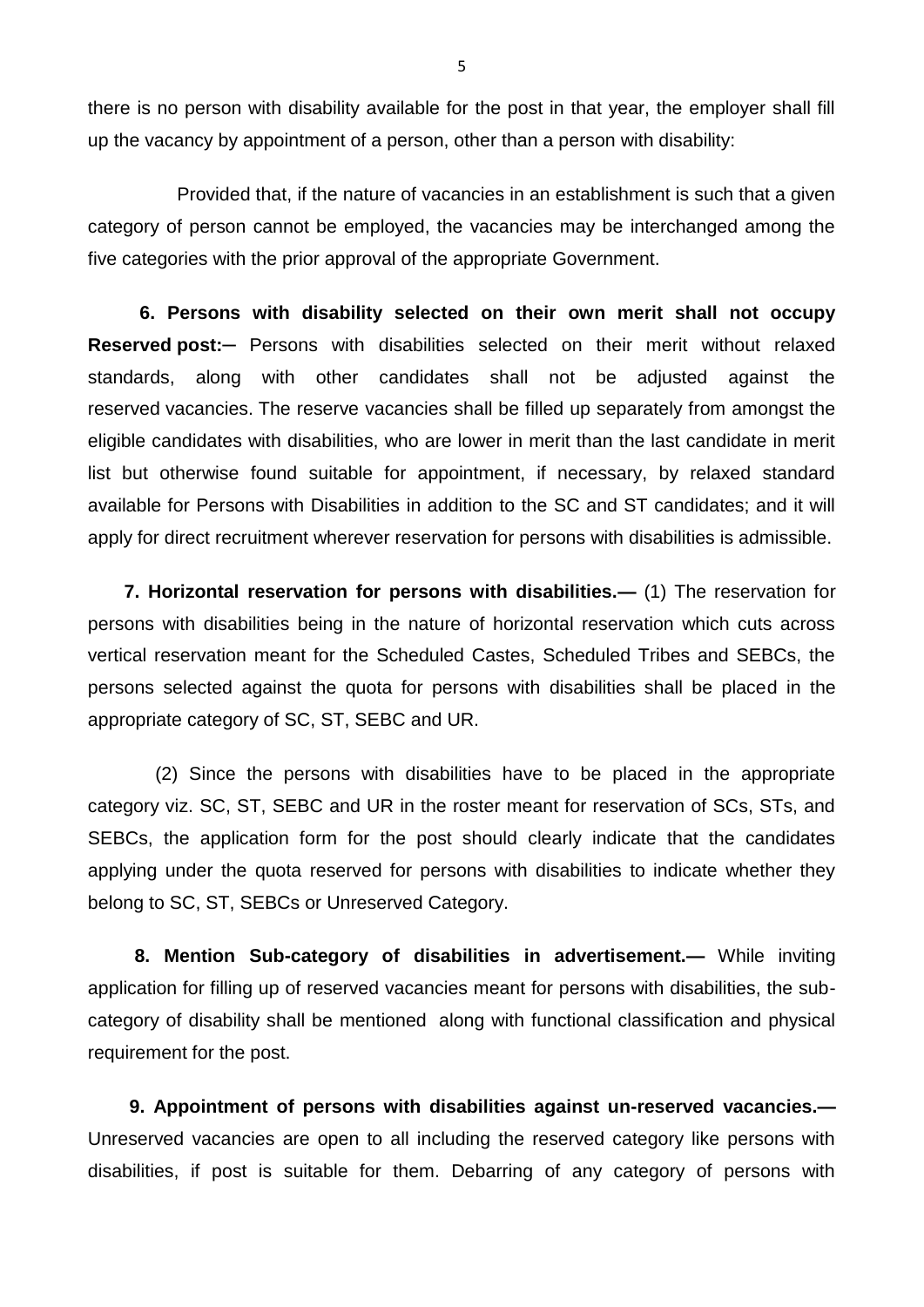disabilities shall be violation of Government instruction and persons with disabilities shall not be debarred from applying for the posts identified as suitable for them.

 **10. Identification of post.—** (1) Each establishment under State Government or Public Sector undertakings shall identify posts in Group A, B, C and D posts to be reserved for different categories of persons with disabilities in consultation with this Department, and the Appointing Authority may also give appointment against any post which is not included in the list of post as identified, if it is considered that the physical requirement of the post can be suitable for a person with disability.

 (2) If identified post is upgraded or its nomenclature has been changed but physical requirement to perform that job remain the same, that post shall remain as identified post for such categories.

 (3) Preference shall be given to persons with disabilities, while appointing persons in that post which are identified as suitable for them, even in excess of the 4% quota.

 **11. Exemption from reservation orders.—** (1) Where a Department of the Government consider that it is not possible to provide employment for persons with disabilities to the extent of reservation in view of the nature of duties expected to be performed by the employees in that particular Department, that Department could be partly or fully exempted from implementing the reservation order.

 (2) The grant of such exemption shall be decided by the Social Security & Empowerment of Persons with Disabilities Department based on recommendation of an inter-Departmental Committee constituted with State Commissioner for Persons with Disabilities as a member for the purpose.

 **12. Manner of filling of vacancy earmarked for persons with disabilities.—**(1) Keeping in view the provisions of the "the Rights of Persons with Disabilities Act., 2016" four categories of persons with disabilities as given below shall be appointed covering following categories in order namely:—

| Category     | <b>Types of disabilities</b>                                                                                              | Per cent |  |  |
|--------------|---------------------------------------------------------------------------------------------------------------------------|----------|--|--|
| Category I   | (a) Blindness and Low Vision;                                                                                             | 1%       |  |  |
| Category II  | Deaf and hard of hearing;<br>(b)                                                                                          | 1%       |  |  |
| Category III | Locomotor disability including Cerebral Palsy,<br>leprosy cured, dwarfism, acid attack victims and<br>muscular dystrophy; | 1%       |  |  |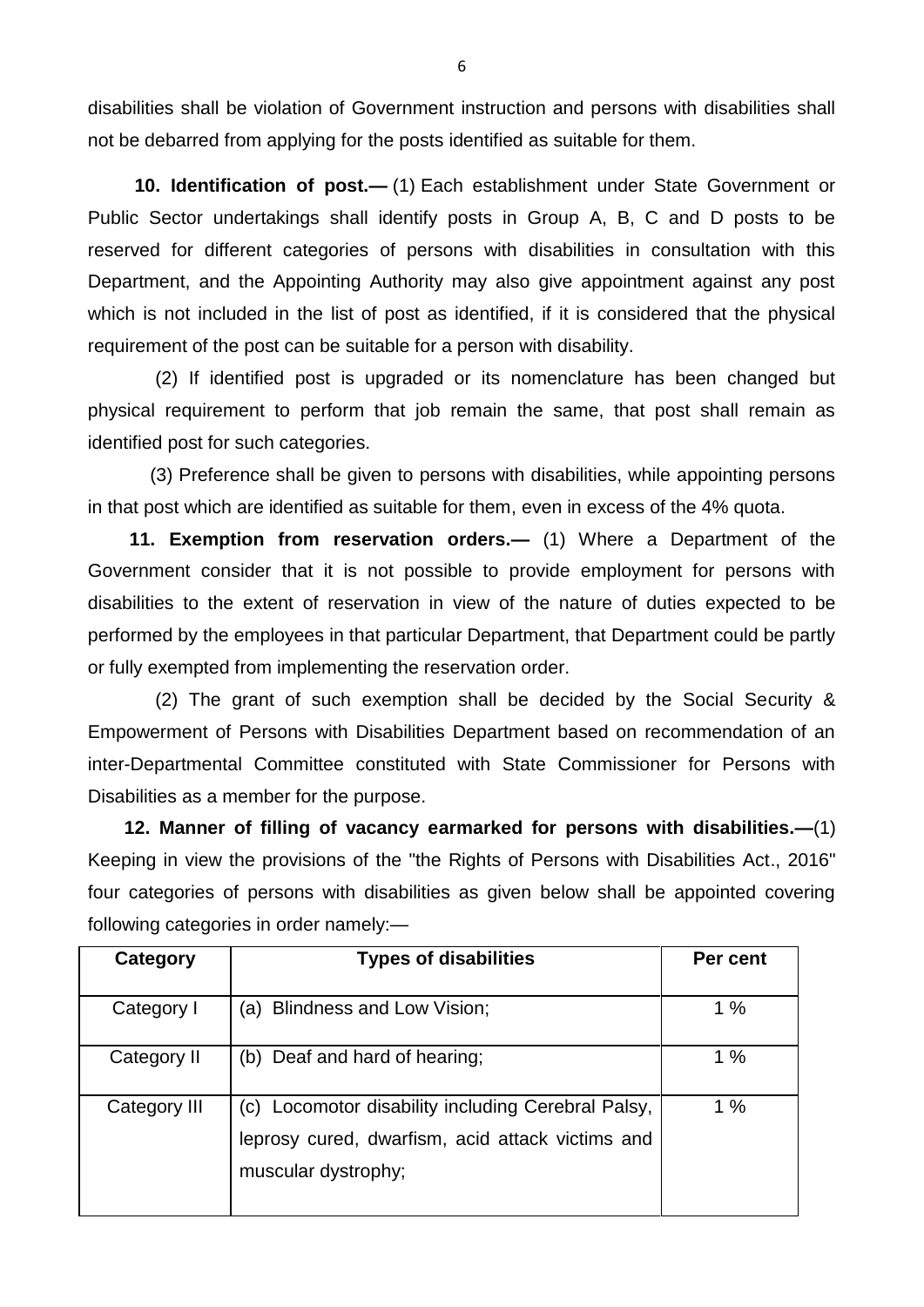| Category IV | 1 $%$<br>intellectual disability, specific<br>Autism,<br>(d)                                                                                                                             |
|-------------|------------------------------------------------------------------------------------------------------------------------------------------------------------------------------------------|
|             | disability and mental illness;<br>learning,                                                                                                                                              |
|             | Multiple disabilities from amongst persons<br>(e)<br>(d)<br>clause<br>$(a)$ to<br>including<br>under<br>deaf-blindness in the posts identified for<br>each disability from time to time. |
|             |                                                                                                                                                                                          |

 (2) If reserved posts in any point are not filled due to unavailability of Persons with Disabilities or the posts are not identified as suitable for given categories of disabilities, those posts shall be reserved for subsequent roster Groups and all reserved posts shall be filled up by persons with disabilities from next roster Groups accordingly.

 (3) Appointing Authorities shall maintain separate model roster register for each Group A, B, C and D posts being filled by direct recruitments.

 (4) Persons with disabilities selected on their own merit without any relaxed standards along with other candidates, shall not occupy reserve roster point.

 **13. Relaxations, Exemption and Concessions.—** The relaxation, exemption and concessions which have been granted to Persons with disabilities are given below, namely:─

 **(1) Age relaxation** ─ The relaxation of upper age limit prescribed in the Odisha Civil Service (Fixation of Upper Age Limit) Rules, 1989 for the category of physically handicapped person shall apply to the Person with Disability for relaxation of upper age limit for entry into Government Service.

 **(2) Exemption from Typing or Computer qualification** ─ The persons with disabilities, who are otherwise qualified to hold clerical posts and who are certified by the Certifying Authority as being unable to type due to permanent physical disability (Locomotor disabilities, cerebral palsy) which prevent them from typing, shall be exempted from the typing test (typing on computer, or typewriter machine) or computer qualification.

 **(3) Relaxed standard of selection─** Persons with disabilities shall be provided relaxations in standards in the case of direct recruitment as is being provided to candidates of SC or ST, whichever is lower as prescribed by the Government of Odisha.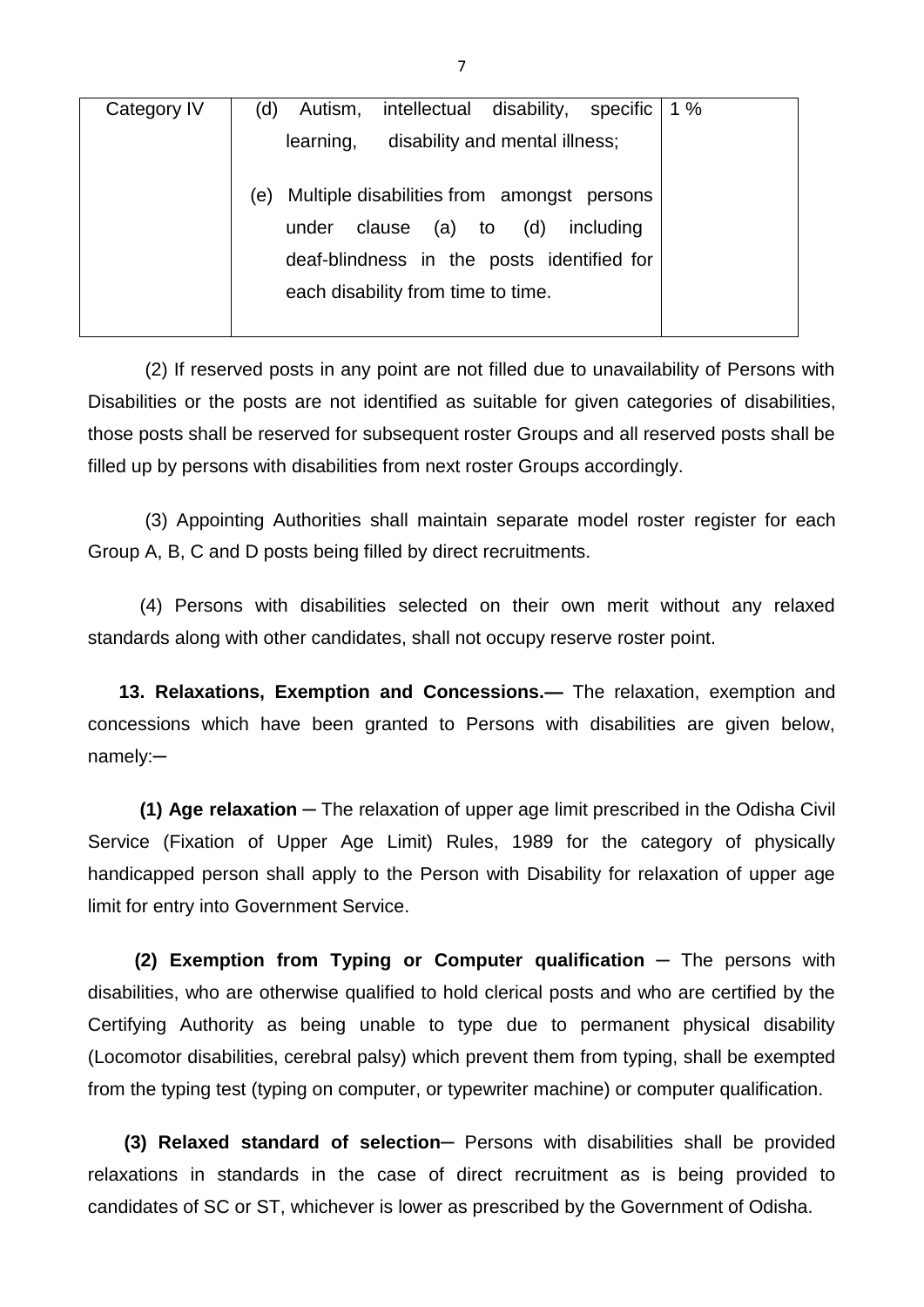#### **(4) Guidelines for conducting written examination**─

- (a) The facility of Scribe or Reader or Lab Assistant shall be allowed to any person with benchmark disability as defined under Clause (r) of Section 2 of the Rights of Persons with Disabilities Act., 2016 (49 of 2016) and has limitation in writing including that of speed if so desired by him or her.
- (b) In case of persons with benchmark disabilities in the category of blindness, locomotor disability (both arm affected) and cerebral palsy, the facility of scribe/reader/lab assistant shall be given, if so desired by the person.
- (c) In case of other category of persons with benchmark disabilities, the provision of scribe/reader/lab assistant can be allowed on production of a Certificate to the effect that the person concerned has-physical limitation to write, and scribe and it is essential to write in the examination on his behalf, from the Chief Medical Officer or Civil Surgeon or Medical Superintendent of a Government health care institution as per *pro forma* at *APPENDIX-I.*
- (d) The Candidate shall have the discretion of opting for his own scribe/reader/lab assistant or request the Examining Body for the same.
- (e) The examining body may also identify the Scribe or Reader or Lab Assistant to make panels at the District or Division or State level as per the requirements of the examination. In such instances the candidates should be allowed to meet the scribe two days before the examination so that the candidates get a chance to check and verify whether the scribe is suitable or not.
- (f) In case the examining body provides the scribe or reader or lab assistant, it shall be ensured that qualification of the scribe should not be more than the minimum qualification criteria of the examination; however, the qualification of the scribe or reader should always be matriculate or above subject to qualification prescribed for the post.
- (g) In case the candidate is allowed to bring his own scribe, the qualification of the scribe should be one step below the qualification of the candidate taking examination and the persons with benchmark disabilities opting for own scribe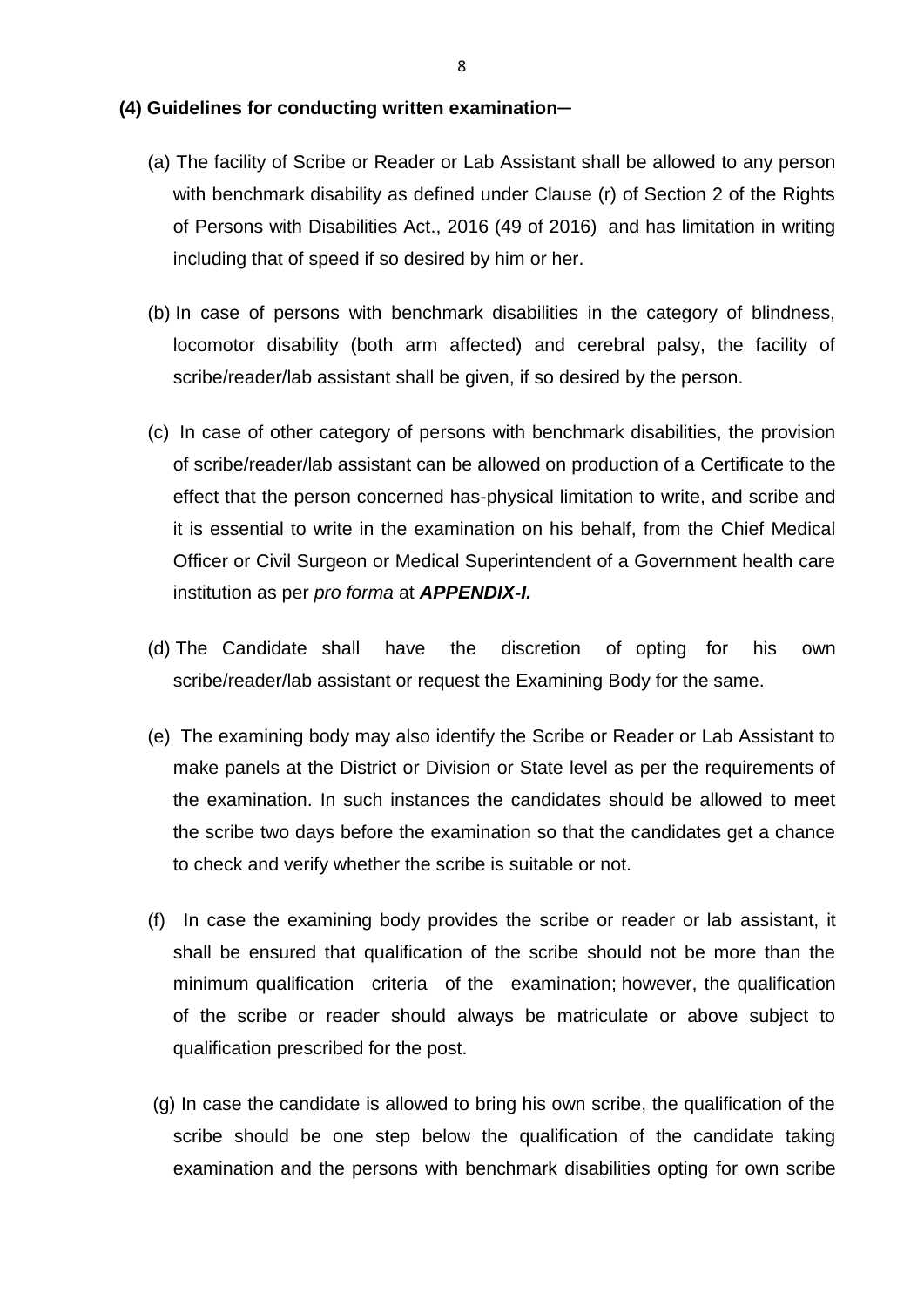or reader should submit details of the own scribe as per *pro forma* at *APPENDIX-II*.

- (h) There should also be flexibility in accommodating any change in scribe/reader/ lab assistant in case of emergency and the candidates should also be allowed to take more than one scribe/reader for writing different papers especially for languages; however, there can be only one scribe per subject.
- (i) Persons with benchmark disabilities should be given, as far as possible, the option of choosing the mode for taking the examinations i.e. in Braille or in the computer or in large print or even by recording the answers as the examining bodies can easily make use of technology to convert question paper in large prints, e-text, or Braille and can also convert Braille text in English or regional languages.
- (j) In case, the persons with benchmark disabilities are allowed to take examination on computer system, they should be allowed to check the computer system one day in advance so that the problems, if any, in the software or system could be rectified. Use of own computer/laptop should not be allowed for taking examination. However, enabling accessories for the computer based examinations such as keyboard, customized mouse etc. should be allowed.
- (k) The procedure of availing the facility of scribe should be simplified and the necessary details should be recorded at the time of filling up of the forms, and thereafter, the examining body should ensure availability of question papers in the format opted by the candidate as well as suitable sitting arrangement for giving examination.
- (l) The Disability Certificate issued by the Competent Medical Authority at any place should be accepted across the Country.
- (m) The word "extra time or additional time" that is being currently used should be changed to "compensatory time" and the same should not be less than 20 minutes per hour of examination for persons who are allowed use of scribe/reader/lab assistant; all the candidates with benchmark disability not availing the facility of scribe may be allowed additional time of minimum of one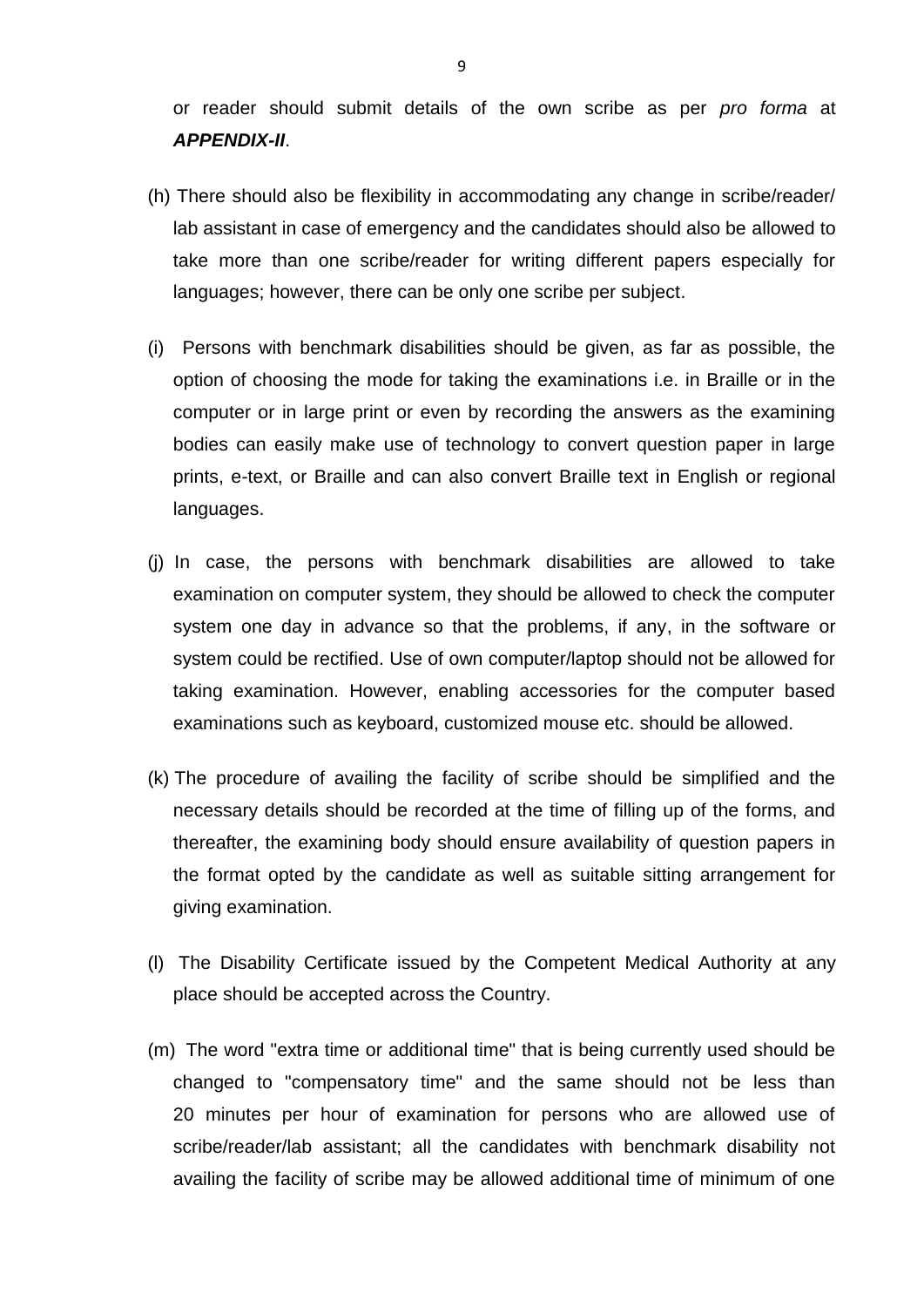hour for examination of 3 hours duration. In case the duration of the examination is less than an hour, then the duration of additional time should be allowed on pro-rata basis; additional time should not be less than 5 minutes and should be in the multiple of 5.

- (n) The candidates should be allowed to use assistive devices like talking calculator (in cases where calculators are allowed for giving exams), tailor frame, Braille slate, abacus, geometry kit, Braille measuring tape and augmentative communication devices.
- (o) As far as possible, the examining body should also provide reading material in Braille or e-Text or on computers having suitable screen reading software for open book examination and similarly online examination should be in accessible format i.e. websites, question papers and all other study material should be accessible as per the international standards laid down in this regard.
- (p) Alternative objective questions in lieu of descriptive questions should be provided for Hearing Impaired persons, in addition to the existing policy of giving alternative questions in lieu of questions requiring visual inputs, for persons with Visual Impairment.
- (q) As far as possible, the examination for persons with disabilities should be held at the ground floor and the examination centres should be accessible for persons with disabilities.
- (r) The invigilation system should be strengthened, so that the candidates using scribe or reader or lab assistant do not indulge in malpractices like copying and cheating during the examination; there should also be flexibility in accommodating any change in scribe or reader or laboratory assistant in case of emergency and the candidates should also be allowed to take more than one scribe or reader for writing different papers especially for languages.
- (s) The officials (supervisors, invigilators) handling the written examination must be made aware that any oral instruction given during the written or skill test must be communicated to hearing impaired persons in writing.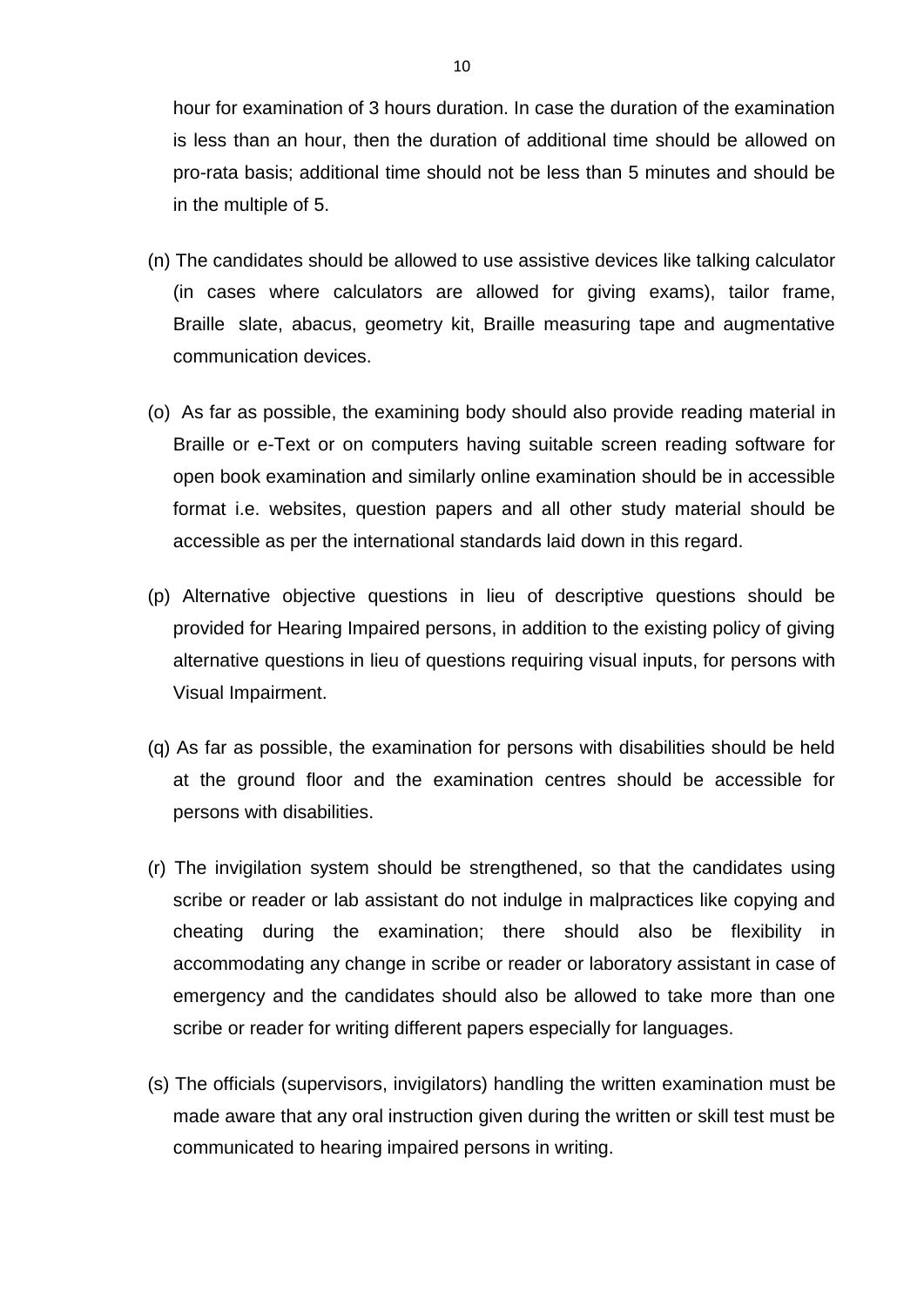(t) Written exam of hearing impaired candidates shall be conducted in the local language which they have learnt and options may be asked in application form itself.

 **(5) Exemption from Examination fee.**─ Persons with disabilities shall be exempted or treated at par with SC or ST candidates on payment of application fee and examination fee in respect of competitive examination and this exemption shall be available for both reserved and unreserved posts, if those posts are identified for persons with disabilities.

 **14. Pre recruitment or skill upgradation Training.**─ The Recruiting Agencies or the Appointing Authorities shall ensure pre-recruitment skill upgradation training for candidates with disabilities, who have applied to the posts, to enhance their knowledge and skills, so that they can have better opportunities to get selected.

**15. Relaxation on ban orders.**— Provision of ban orders regarding filling up vacant posts will not be applicable in the case of reserved vacancies to be filled by persons with disabilities to the extent of the quota reserved for them.

16. Nodal Officer.- (1) Each Department of the Government shall nominate a State Nodal Officer not below the rank of a Joint Secretary; there shall be District and Block Level Nodal Officers, not below the rank of Deputy Secretary and Under-Secretary respectively. They will conduct roster verification of each office, at least once annually.

 (2) Block Level Nodal Officer will submit office wise compliance report to the District Nodal Officer and District Nodal Officer will send office wise compliance report to State Nodal Officer of the concerned Department in the form prescribed by Government.

 (3) The State Nodal Officers of concerned Department will send compiled report to Social Security and & Empowerment of Persons with Disabilities Department with their recommendation and suggestions, if any on the roster verification.

 (4) In case any Nodal Officer finds any discrepancies, lapse, and negligence in implementation of Government instruction related to persons with disabilities, it should be brought to the notice of the Appointing Authorities under intimation to State Nodal Officer of concerned Department and Social Security & Empowerment of Persons with Disabilities Department immediately.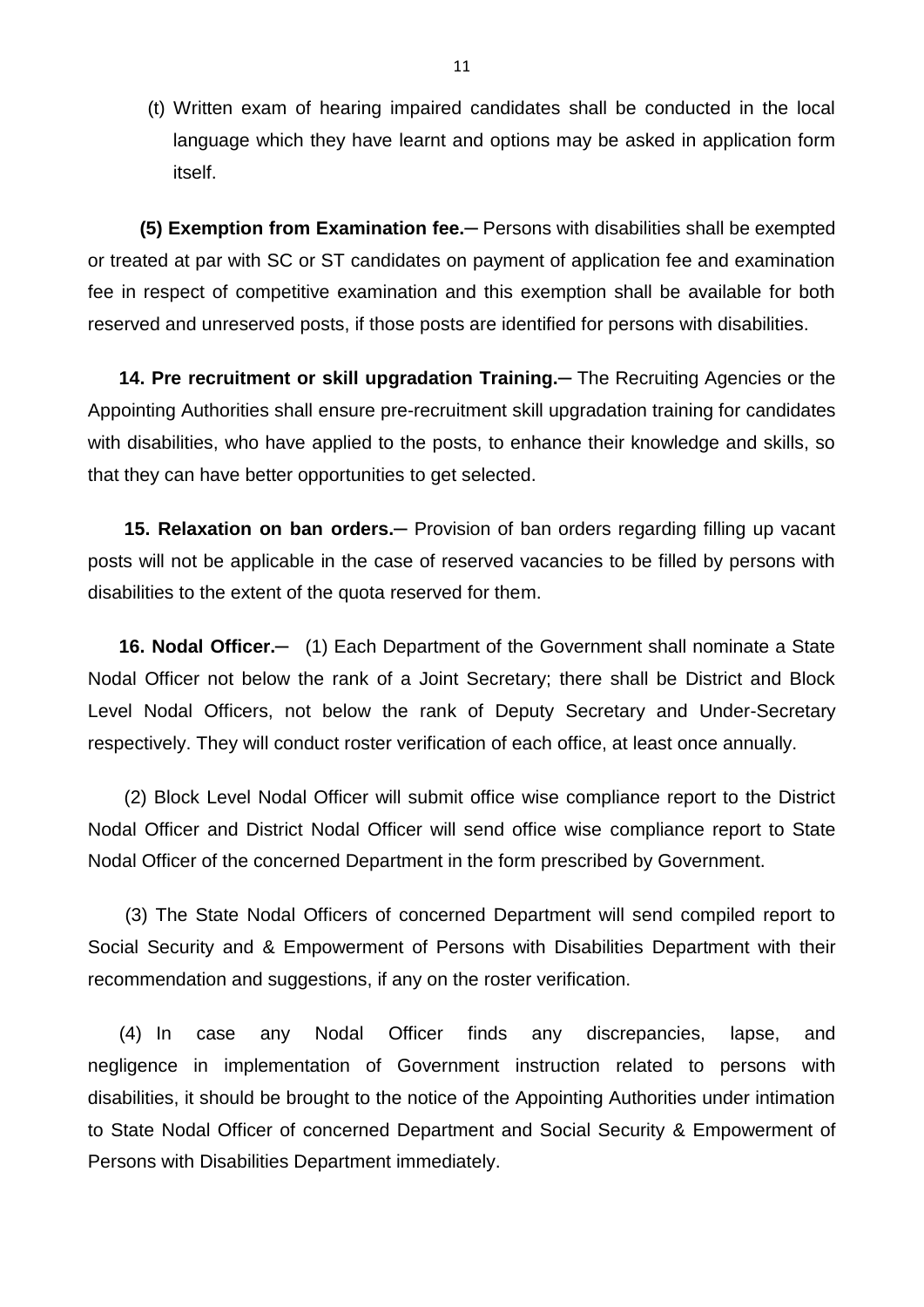**17. Posting or transfer of employees with disabilities.—** (1) The employees with disabilities should preferably be posted or transferred near to their native places or at least in their native Districts subject to administrative constraints.

 (2) The Government employees having children or spouse with disabilities should be posted or transferred to such places where facilities of health or education or vocational training are available.

 (3) Persons with Disabilities may be given posting according to their choice, if possible.

18. Notification of Vacancy for Persons with Disabilities. - Every employer shall notify the vacancies reserved for person with disabilities to Special Employment Exchange for Physically Handicapped, National Career Service Centre for Differently Abled, Government of India, Pokhariput, P. O. Khandagiri, Bhubaneswar– 751030 and Director, Social Security & Empowerment of Persons with Disabilities Department, Bhubaneswar-751001

**19. Reservation in contractual or out-source posts.—** The provision contained in this resolution is also applicable for the posts identified by the Government for Persons with Disabilities from time to time where the vacancy is proposed to be filled up by way of contractual or out-source appointment.

 **20. Discretionary allotment of General pool Residential Accommodation (GPRA).-** (1) Estate officers of various Departments shall mark 4% quota for residential accommodation to persons with disabilities. Discretionary allotment of General Pool Residential Accommodation (GPRA) shall also be made to employees with disabilities as decided by the Government from time to time, which will be out of turn allotment.

 (2) The employees who are having spouse or children with disabilities should also be considered for discretionary allotment of GPRA, in case employees with disabilities are not available.

 **21. Non-Handicapping Worksites or Places or Machines.─** The Appointing authorities should ensure barrier free, non-handicapping worksites, places, machines, etc. by making adoptions, modifications and barrier free environment, suitable for persons with disabilities.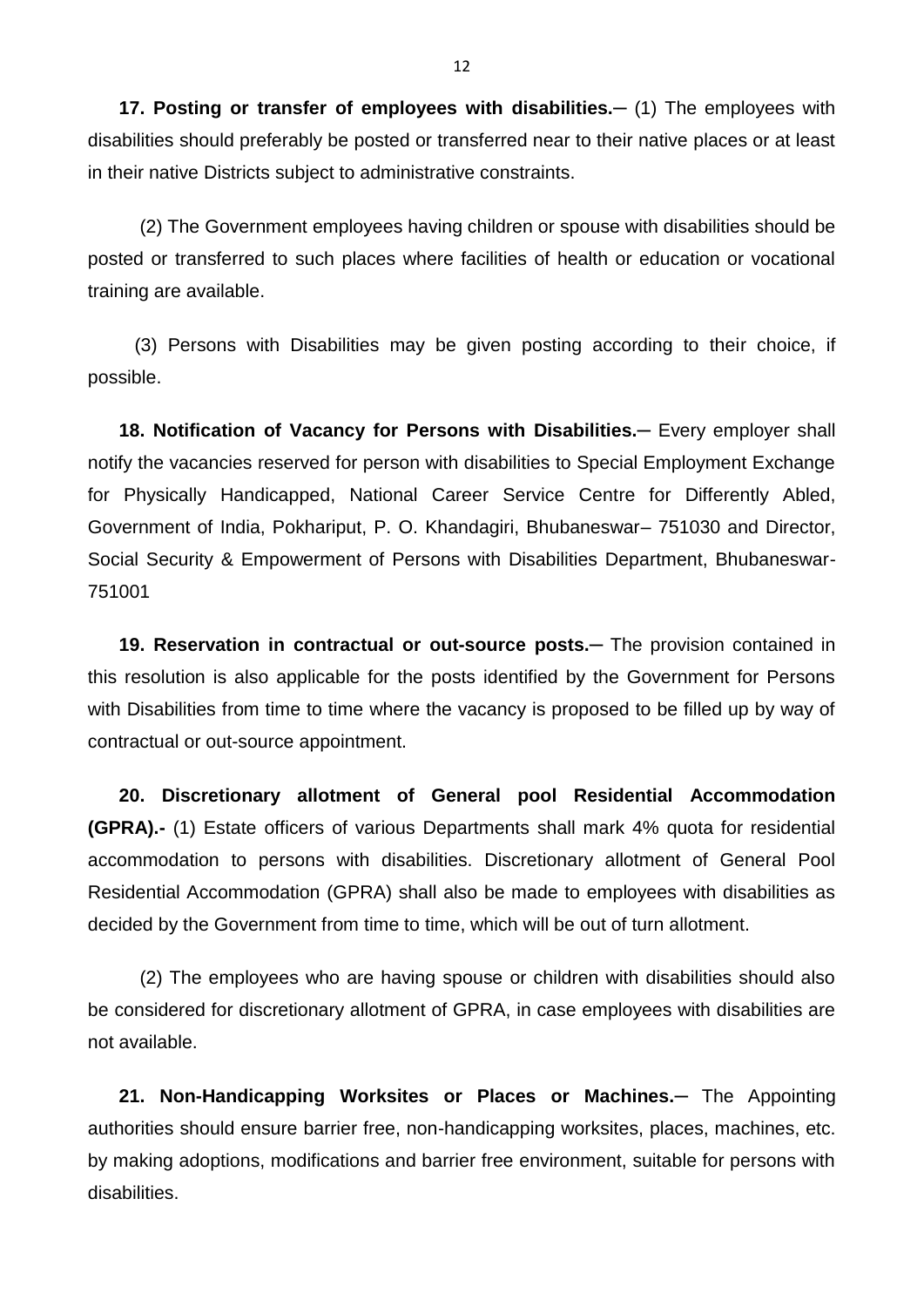**22. Reservation Entitlements.** - (1) No reservation entitlements including recruitment and other benefits for persons with disabilities shall be claimed by any person if he or she recovers from the disablement condition.

 (2) If any person in employment at any point of time acquires disability shall be eligible for benefits subject to production of disability certificate from the Competent Certifying Authority.

#### **23. Miscellaneous.─**

- (a) The posts identified for Persons with Disabilities earlier shall also be deemed to be identified for Persons with Disabilities.
- (b) The Government establishment or Employers shall ensure that all type of required Software, Hardware, Assistive devices, etc., are provided to Persons with Disabilities who are appointed or working in their establishments to enable them to perform the assigned jobs.
- (c) If any Person with Disability is already working in any Government post, that post shall be deemed to be identified for Persons with Disabilities.
- (d) If any base level post has been identified for Persons with Disabilities, the promotional post of the cadre shall also be deemed to be identified for Persons with Disabilities.

 **24. Submission of Annual Report.─** All Departments of the Government shall send consolidated status reports to Social Security & Empowerment of Persons with Disabilities Department by 31st March every year in respect of all attached and subordinate offices under their control.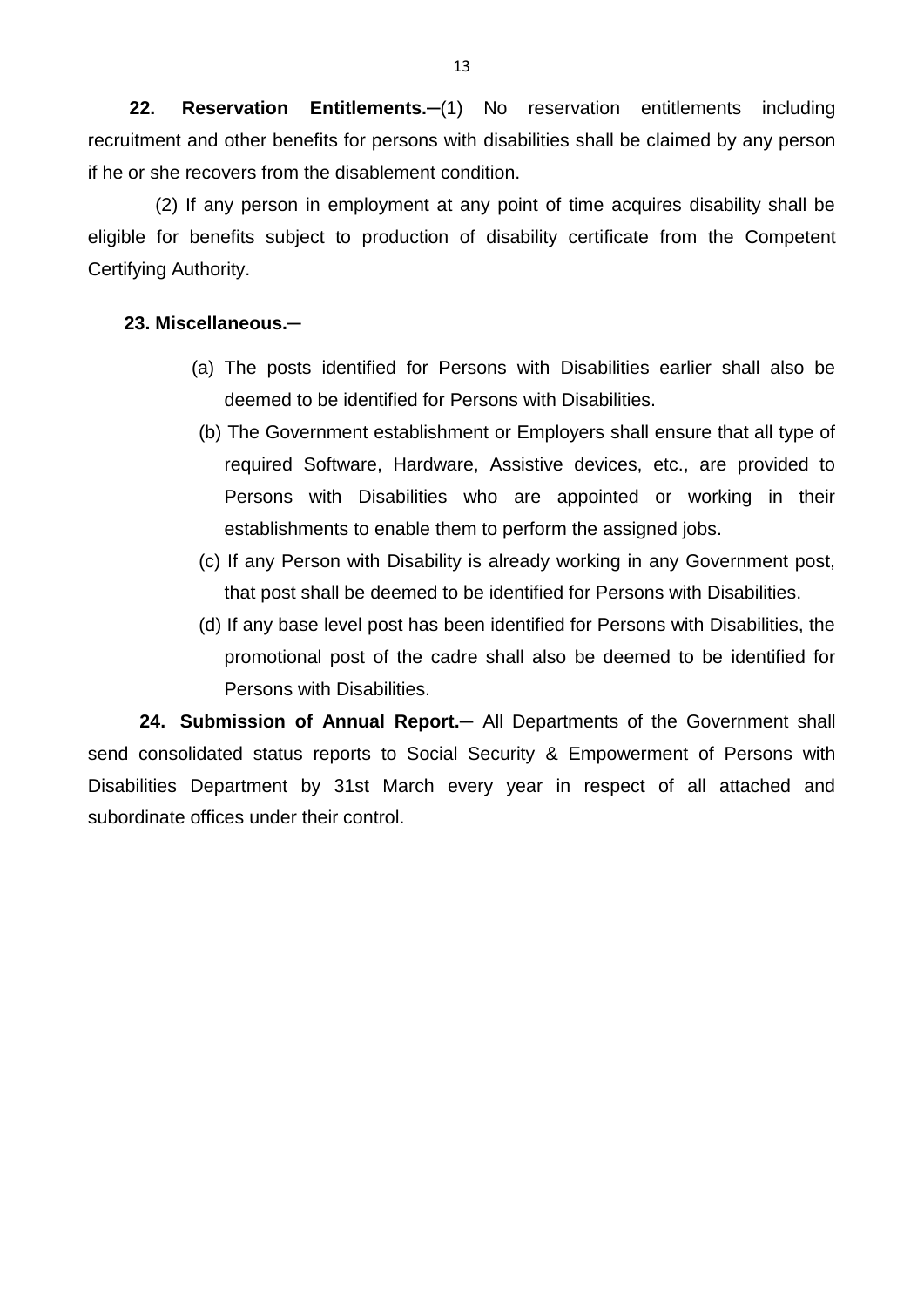#### **APPENDIX-I**

## **Certificate regarding Physical limitation in an examinee to write**

This is to certify that, I have examined Mr./Ms./Mrs. \_\_\_\_\_\_\_\_\_ (name of the candidates with disability), a person with \_\_\_\_\_\_\_\_ (nature and percentage of disability as mentioned in the Certificate of Disability), S/o./D/o. \_\_\_\_\_\_\_\_ a resident of \_\_\_\_\_\_\_ (Village/District/State) and to state that he/she has physical limitation which hampers his/her writing capabilities owing to his/her disability.

**Signature** 

CDM & PHO/ Civil Surgeon/ Medical Superintendent of a Government Health Care Institution.

Name and Designation

Name of Government Hospital/Health care centre with seal

Place:

Date:

**Note:** Certificate should be given by a specialist of the relevant stream/disability (eg. Visual impairment - Ophthalmologist, Locomotor disability - Orthopaedic specialist/PMR).

### **APPENDIX-II**

### **Letter of Undertaking for Using Own Scribe**

| I_____________, a candidate with _________(name of the disability) appearing for the       |  |  |  |  |  |  |  |
|--------------------------------------------------------------------------------------------|--|--|--|--|--|--|--|
| ____________(name of the examination) bearing Roll No. ____________ at                     |  |  |  |  |  |  |  |
| ______________ (name of the centre) in the District ______________, ____________(name      |  |  |  |  |  |  |  |
| of the State). My qualification is ______________.                                         |  |  |  |  |  |  |  |
| I do hereby state that ___________(name of the scribe) will provide the service of scribe/ |  |  |  |  |  |  |  |
| reader/ lab assistant for the undersigned for taking the aforesaid examination.            |  |  |  |  |  |  |  |
| I do hereby undertake that his qualification is _____________. In case, subsequently it is |  |  |  |  |  |  |  |
| found that his qualification not as declared by the undersigned and is beyond my           |  |  |  |  |  |  |  |
| qualification, I shall forfeit my right to the post and claims relating thereto.           |  |  |  |  |  |  |  |
|                                                                                            |  |  |  |  |  |  |  |

(Signature of the candidate with Disability)

Place:

Date: